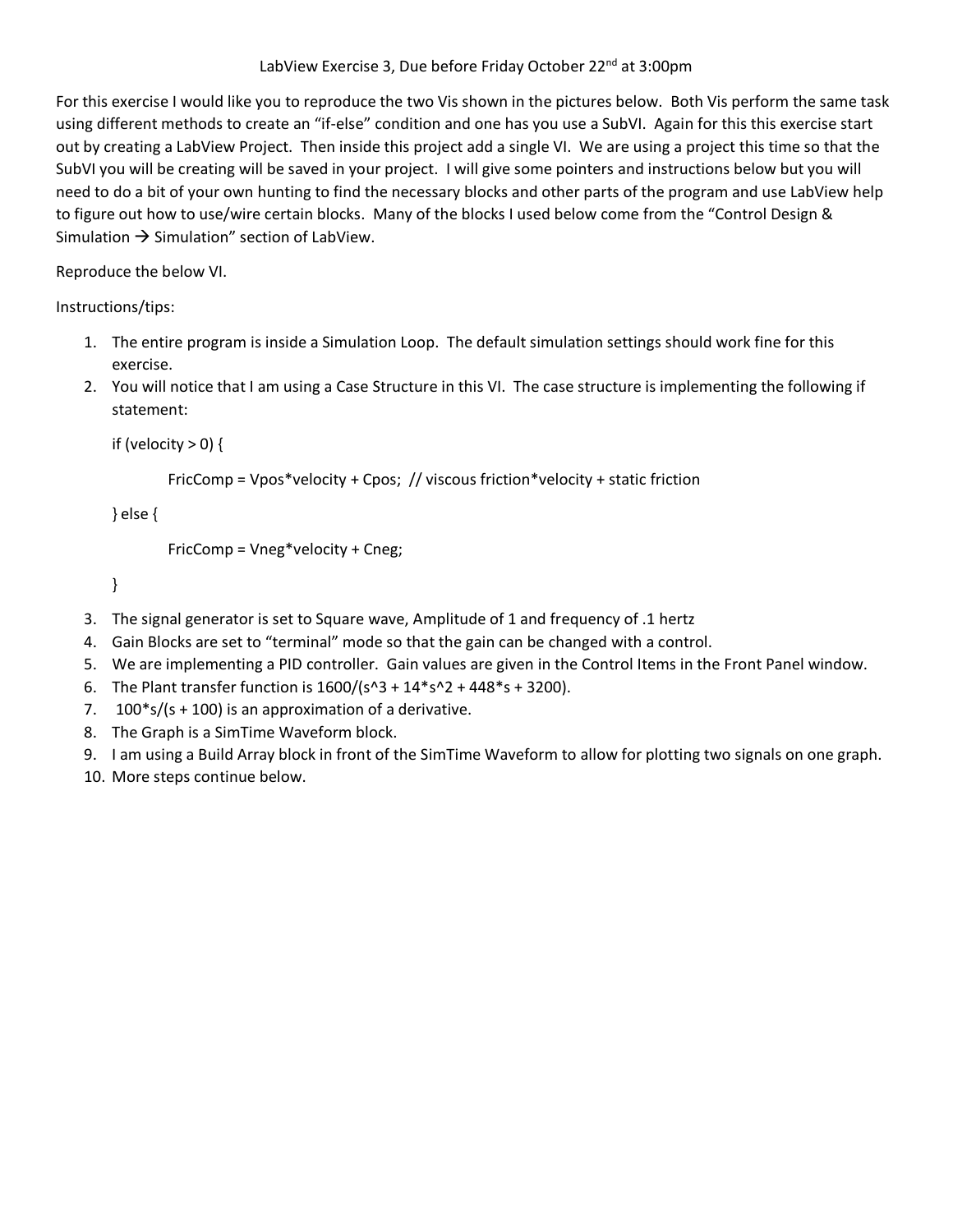

- 11. Now as a final task for this VI change the Friction Compensation part of the VI into a SubVI. See the following tutorial to help you create this subtVI from the blocks already in your simulation. <https://www.youtube.com/watch?v=zr2qqv1F4kk>
- 12. Make a simple Icon for your VI and connect the inputs and outputs to the pattern shown in the picture below. There is also another picture below of the simulation with the SubVI.